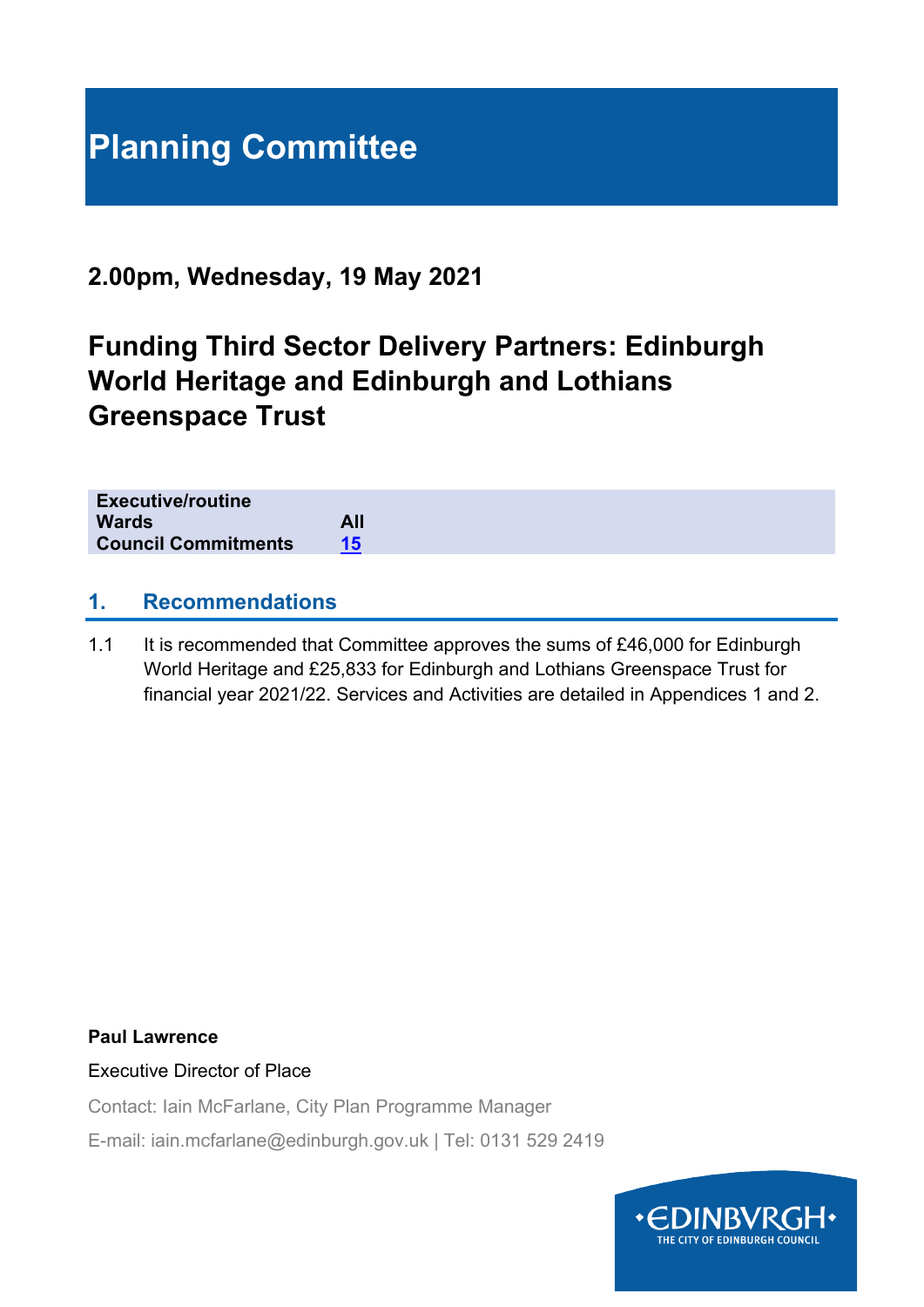# **Report**

# **Funding Third Sector Delivery Partners: Edinburgh World Heritage Trust and Edinburgh and Lothians Greenspace Trust**

#### **2. Executive Summary**

2.1 A report was presented to Committee in [May 2019](https://democracy.edinburgh.gov.uk/Data/Planning%20Committee/20190515/Agenda/item_83_-_funding_third_sector_delivery_partners_edinburgh_world_heritage_and_edinburgh_and_lothians_greenspace_trust.pdf) seeking approval to enter into a three-year service level agreement (SLA) with Edinburgh World Heritage (EWH) and Edinburgh and Lothians Greenspace Trust (ELGT) 2019/22. It was also agreed that, subject to funds being available, similar levels of funding would be put forward for future years. This report seeks approval for funding for financial year 2021/22, the final year of this three-year arrangement.

#### **3. Background**

3.1 The aims and objectives of EWH and ELGT are well aligned with the Council planning and place-making objectives, to protect, enhance and engage people with Edinburgh's built and natural heritage.

# **4. Main report**

- 4.1 Planning Committee agreed in [May 2019](https://democracy.edinburgh.gov.uk/Data/Planning%20Committee/20190515/Agenda/item_83_-_funding_third_sector_delivery_partners_edinburgh_world_heritage_and_edinburgh_and_lothians_greenspace_trust.pdf) to support a small number of third sector organisations via three-year SLAs. These organisations are in unique positions to partner with the Council to fulfil the obligations of the United Nations Educational, Scientific and Cultural Organisation (UNESCO) World Heritage Site Management Plan and the Council's commitment to improve the environment for communities.
- 4.2 The value of the programme is around £86,000 per annum. Most of these funds are allocated between EWH (£46,000) and ELGT (£25,833). The activities proposed to be delivered under the three-year SLAs were approved at Planning Committee in [May 2019.](https://democracy.edinburgh.gov.uk/Data/Planning%20Committee/20190515/Agenda/item_83_-_funding_third_sector_delivery_partners_edinburgh_world_heritage_and_edinburgh_and_lothians_greenspace_trust.pdf) Updated versions including outcomes and updates for 2021/22 are detailed in Appendix 1 and 2.
- 4.3 EWH works in partnership with the Council and Historic Environment Scotland (HES) to implement the Old and New Towns of Edinburgh (ONTE) World Heritage Site Management Plan 2017/22, fulfilling their collective obligations to UNESCO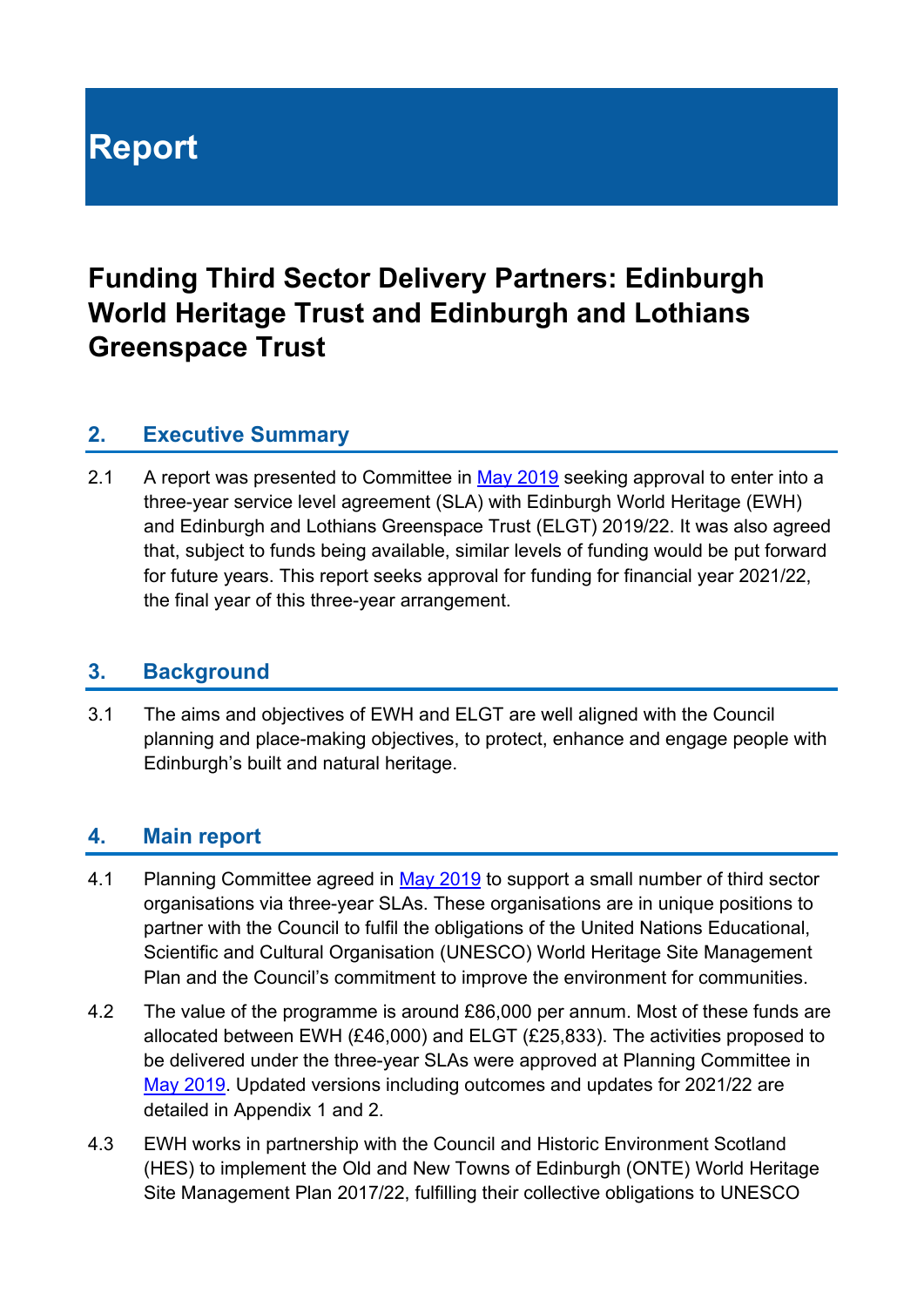and the World Heritage Site. The daily liaison and monitoring of delivery of the Management Plan is led by the ONTE WHS Site Co-ordinator who is based in the Planning Service. In addition, from August 2020 a member of EWH staff was being seconded one day a week, at EWH's cost, to work as part of the Planning Service to provide expert input into public realm and streetscape initiatives. The WHS Steering Group is chaired by the City Plan Programme Director.

- 4.4 EWH has continued to deliver the six SLA outcomes during the Covid-19 pandemic. For example, the Conservation Funding Programme has awarded grants for several tenement projects, shop fronts and public realm projects, including conservation and interpretation work that contributes to enhancing the state of conservation of the WHS and to raising public awareness of what makes it special. The programme has promoted traditional skills, employing stonemasons, slaters, lead workers, plasterers and painters, including 11 apprentices, helping to build capacity in these crafts.
- 4.5 ELGT delivers projects that enhance the quality of life for Edinburgh's communities by improving the local environment. It works with the Council, communities and agencies and partners to create sustainable, well-managed and accessible greenspaces. It is an active member of the Edinburgh Biodiversity Partnership, Edinburgh Living Landscape and Thriving Greenspaces.
- 4.6 During the last year ELGT has adapted its services to the Covid-19 pandemic. Some staff were put on furlough, whilst others were set up to work at home. A number of strategic projects continued such as a feasibility study for greening the Pentlands to Portobello strategic route and cross-boundary green connections to Shawfair. Landscape improvement plans were developed for Coalie Park in Leith in partnership with The Water of Leith Conservation Trust. The Trust continues to promote Tree Time and encourage the public to donate over £20,000 which enables the planting of 71 street trees, helping to deliver the 'Million Tree City' commitment.
- 4.7 Other organisations are offered smaller sums of money, at funding levels which can be authorised by officers under delegated authority. The Cockburn Association receives £6,000 for administering and running the Civic Forum and Doors Open Day. Throughout lockdown the Civic Form meetings have been online and, going forward, a blended approach will be put in place. Doors Open Day went fully online with 79 venues taking place and the website witnessed over 16,000 visitors from 55 countries. The aim for 2021 is to work with 100 venues, supporting them to produce a wide array of digital materials aimed at engaging all age-groups and demographics across Edinburgh.
- 4.8 The Wildlife Information Centre receives £4,657 for supplying data, undertaking assessments and providing reports on species, habitats and Local Biodiversity Sites. This information supports the statutory work of City Plan 2030 and the Edinburgh Local Biodiveristy Action Plan. Finally, the Edinburgh Access Panel receives £600 towards the work they do to support the access needs for disabled people to buildings, transport, streetscape and services in Edinburgh. They do this reactively, working directly with Council staff and organisations on specific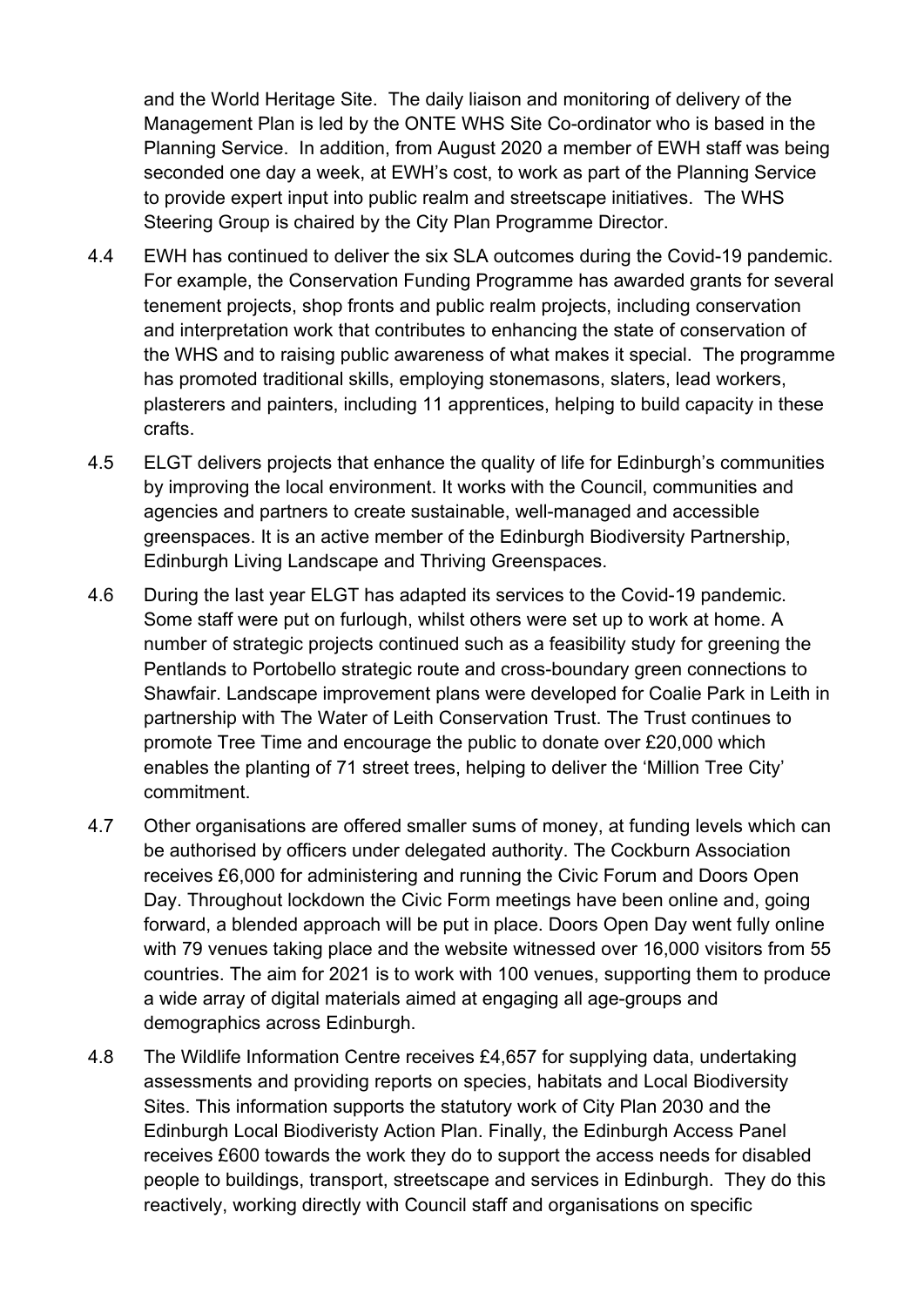consultation, and proactively by highlighting opportunities they encounter to improve access equality.

# **5. Next Steps**

5.1 If Committee approve the funding as recommended, SLAs will be signed and the delivery of the outputs will be overseen by the Council's World Heritage Site Coordinator and other Council officers. The Council is represented by Elected Members on the boards of both organisations and liaison and monitoring will be ongoing throughout the financial year. Annual reports will be required to be produced by both organisations.

### **6. Financial impact**

6.1 The cost of the two SLA's in financial year 20201/22 will be £71,833. It is expected that costs associated with contracts for EWH and ELGT will continue to be around £72.000 per year, subject to funds being available in Council budget.

# **7. Stakeholder/Community Impact**

- 7.1 Consulting with the community is key to both organisations. During the last year they had to adapt to the lockdown restrictions and where appropriate have delivered on-line events.
- 7.2 EWH has adapted since March 2020 to deliver twelve online engagement events, reaching over 2,500 attendees, covering a range of subject matters from the role of heritage in the climate emergency to the legacy of the transatlantic slave trade in the World Heritage Site. A series of 'In Conversation with…' events took place early in lockdown allowing participants to ask questions of architects, politicians and journalists around key issues impacting the WHS.
- 7.3 EWH has been awarded funding in March 2021 from National Lottery Heritage Fund (NLHF) to deliver a Community and Outreach and Resilience Project, to strengthen fundraising, delivering two community heritage projects, involving black and minority ethnic groups and the deaf community, and executing a city-wide programme of active consultation and engagement for the new World Heritage Site Management Plan.
- 7.4 At the start of lockdown ELGT's community project team developed a programme of online engagement sessions with their existing community groups through Zoom. Online physical activity sessions were also run through Facebook Live. A physical activity roadshow programme, which encourages people to be more active in their local area, was developed and delivered alongside other community groups who were delivering food to the most vulnerable.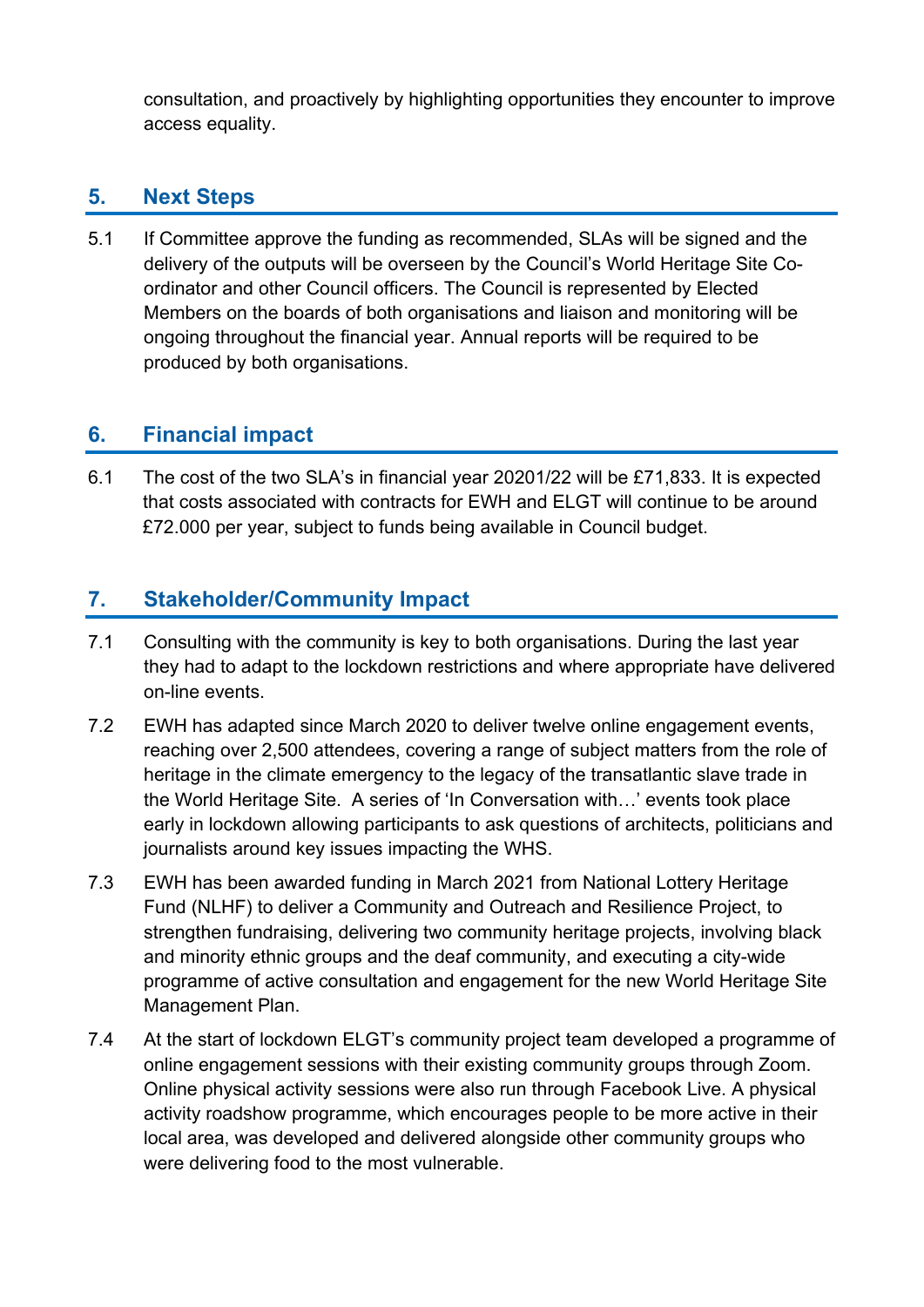7.5 Supporting these organisations will have a positive impact on the environment and people's understanding of, and engagement with, Edinburgh's built and natural heritage.

### **8. Background reading/external references**

- 8.1 [ONTE WHS Management Plan 2017-22](https://ewh.org.uk/plan/)
- 8.2 [ELGT Strategy 2019-24](http://www.elgt.org.uk/about-us/publications/)
- 8.3 [Cockburn Association Doors Open Days 2020](https://www.cockburnassociation.org.uk/doorsopendays/)
- 8.4 [Funding Third Sector Delivery Partners Edinburgh World Heritage and](https://democracy.edinburgh.gov.uk/Data/Planning%20Committee/20190515/Agenda/item_83_-_funding_third_sector_delivery_partners_edinburgh_world_heritage_and_edinburgh_and_lothians_greenspace_trust.pdf) Edinburgh [and Lothians Greenspace Trust](https://democracy.edinburgh.gov.uk/Data/Planning%20Committee/20190515/Agenda/item_83_-_funding_third_sector_delivery_partners_edinburgh_world_heritage_and_edinburgh_and_lothians_greenspace_trust.pdf)

#### **9. Appendices**

- 9.1 Appendix 1 Edinburgh World Heritage Trust Service Level Agreement Outcomes.
- 9.2 Appendix 2 Edinburgh and Lothians Greenspace Trust Service Level Agreement **Outcomes**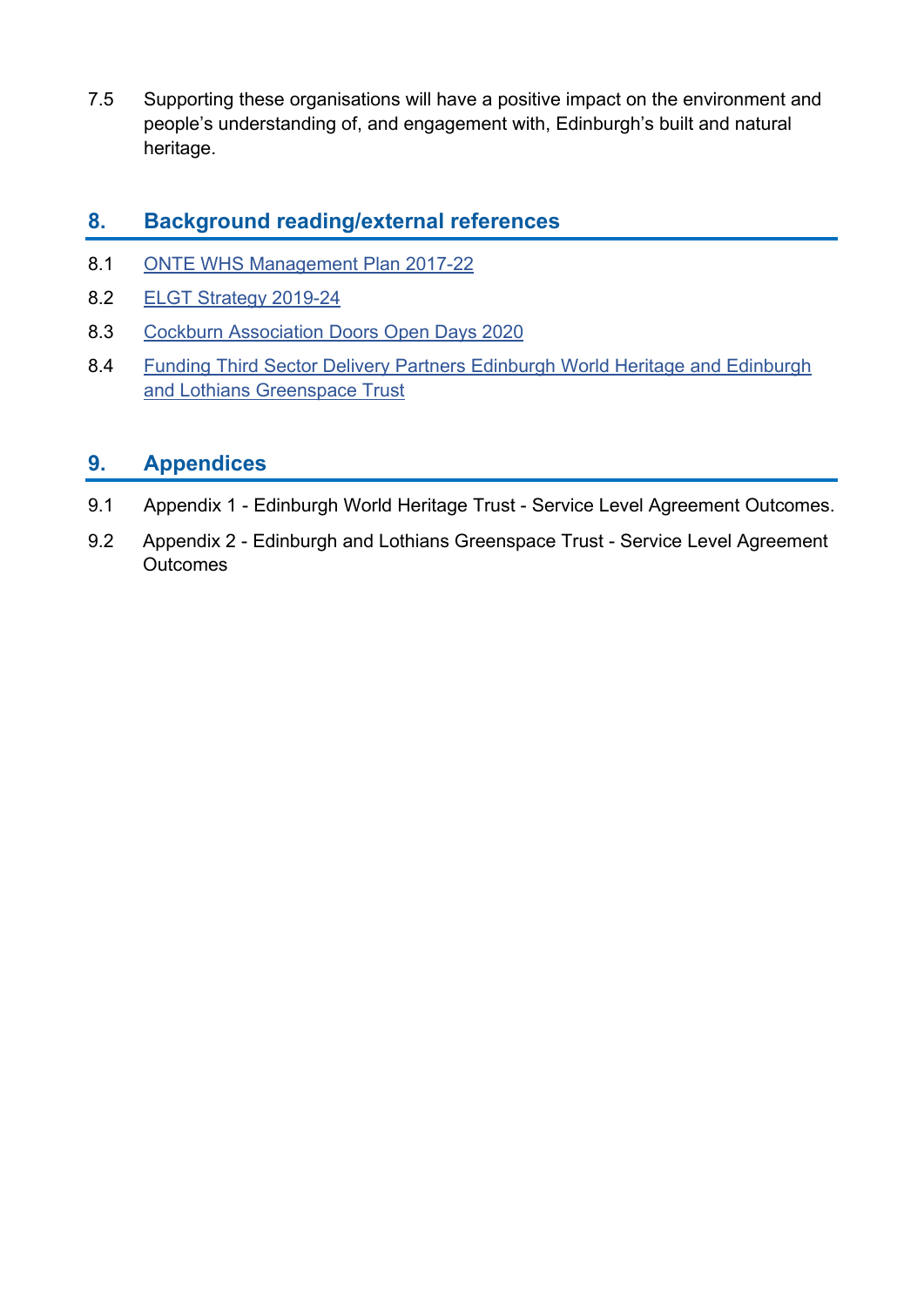Edinburgh World Heritage Trust - ONTE WHS Management Plan 2017/22 Outcomes of Service Level Agreement with City of Edinburgh Council 2019/22

| <b>Goals and</b>                                                                                                                     | <b>Stakeholder</b>                                                                                                               | Service, activities and                                                                                                                                                                                                                                                                                                                                                                                  | <b>Assumptions</b>                                                                                                                                                                                                                                                                                                          | <b>Roles</b>                                                                                                                                                                                                                                                                    | <b>Targets and outcomes</b>                                                                                                                | <b>Community Benefits</b>                                                                                                                                                                                                                                                                                                                                            | 2020/21 Achievements                                                                                                                                                                                                                                                                                                                                                                                                                                                                                                                                                                                                                                                                                                                                                                                               | 2021/22 Planned Activities                                                                                                                                                                                                                                                                                                                                                                                                                                                                                                                                                                                                                                                                                                                                                                                                         |
|--------------------------------------------------------------------------------------------------------------------------------------|----------------------------------------------------------------------------------------------------------------------------------|----------------------------------------------------------------------------------------------------------------------------------------------------------------------------------------------------------------------------------------------------------------------------------------------------------------------------------------------------------------------------------------------------------|-----------------------------------------------------------------------------------------------------------------------------------------------------------------------------------------------------------------------------------------------------------------------------------------------------------------------------|---------------------------------------------------------------------------------------------------------------------------------------------------------------------------------------------------------------------------------------------------------------------------------|--------------------------------------------------------------------------------------------------------------------------------------------|----------------------------------------------------------------------------------------------------------------------------------------------------------------------------------------------------------------------------------------------------------------------------------------------------------------------------------------------------------------------|--------------------------------------------------------------------------------------------------------------------------------------------------------------------------------------------------------------------------------------------------------------------------------------------------------------------------------------------------------------------------------------------------------------------------------------------------------------------------------------------------------------------------------------------------------------------------------------------------------------------------------------------------------------------------------------------------------------------------------------------------------------------------------------------------------------------|------------------------------------------------------------------------------------------------------------------------------------------------------------------------------------------------------------------------------------------------------------------------------------------------------------------------------------------------------------------------------------------------------------------------------------------------------------------------------------------------------------------------------------------------------------------------------------------------------------------------------------------------------------------------------------------------------------------------------------------------------------------------------------------------------------------------------------|
| <b>Objectives</b><br>1. Delivey of the<br><b>WHS</b><br>Management<br>Plan                                                           | <b>World Heritage Site</b><br><b>Steering Group</b><br>CEC<br><b>IES</b><br><b>UNESCO</b><br><b>Residents</b><br><b>Visitors</b> | tactics<br>EWH will:<br>lead and support on the implementation<br>of actions (see below)<br>prepare, attend and follow-up at WHS .<br>Steering Group and other relevant<br>meetings                                                                                                                                                                                                                      | EWH will work with<br>CEC and HES to<br>locate funding for<br>other actions. This<br>may necessitate a<br>joint mandate from<br>CEC and HES to act<br>on behalf of the<br>partnership in<br>creating funding<br>opportunities and<br><b>EWH</b> welcomes the<br>opportunity to discuss<br>this further with all<br>partners | land resources<br>The resourcing required to<br>deliver this will enclude:<br>• Director (0.05 FTE)<br>• Head of External Relations<br>(0.05 FTE)                                                                                                                               | Implementation of actions(<br>see below)<br>• Implementation of actions<br>from WHS Steering Group<br>meetings                             | WHS, advocates existing<br>to-day management issues,<br>provides supporting information<br>on managing the opportunities<br>of its communities and provides a $ 2030$ (actions 31, 34)<br>framework for monitoring the                                                                                                                                               | This objective helps to explain the│• EWH has attended quarterly Steering Group<br>special qualities and values of the  meetings with CEC and Historic Environment<br>Scotland to monitor the progress in the<br>protective policies, influences day- management of the Site (action 37)<br>$\cdot$ EWH has attended a number of Edinburgh<br>Tourism Action Group (ETAG) meetings and<br>inputted into the development of a new city-wide<br>and threats facing the WHS for all tourism strategy which will cover the period 2020<br>Since March 2020, EWH has held twelve online<br>condition of the built environment. events with $c2,550$ attending (actions 22, 27)                                                                                                                                          | • Promote the EWH grants programme through<br>social and traditional media<br>• Deliver engagement events - likely to be eight to<br>ten events in 2021-22, to be a combination of<br>online and physical events depending on COVID-<br>19 restrictions<br><b>Attend Edinburgh Tourism Action Group</b><br>Imeetings and influence the delivery of the city-<br>wide tourism strategy for 2020-2030<br>Attend Steering Group meetings with CEC and<br>Historic Environment Scotland to monitor the<br>progress in the management of the Site<br>• Work in partnership with CEC and HES to<br>develop the new World Heritage Site Management<br>Plan for 2022+ and in particular execute a city-<br>wide programme of active consultation and<br>engagement as part of our NLHF-funded<br>Community Outreach and Resilience Project |
| 2. Advice on<br>Outstanding<br>Universal Value Residents<br>(ONTE WHS<br>Management<br>Plan actions 6,<br>7, 14, 16, 19, 21,<br>(28) | CEC<br><b>HES</b>                                                                                                                | EWH will provide advice to CEC<br>Members and Officers in relation to<br><b>Outstanding Universal Value, principally</b><br>in relation to:<br>• Planning applications (as set out in the<br>Protocol for the Consideration of OUV in<br>the Planning Process)<br>• Public realm and streetscape, including<br>on traffic reduction projects and<br>pedestrianisation<br>• Policy development and change | <b>EWH will work with</b><br>CEC and HES, in<br>accordance with the<br>Protocol for the<br><b>Consideration of OUV</b><br>In the Planning<br>Process.<br>EWH requires CEC's Separately.<br>continued active<br>engagement and<br>appropriate internal<br>coordination.                                                      | The resourcing required to<br>deliver this is:<br>• Director (0.1 FTE)<br>• World Heritage Site<br>Project Manager (0.3 FTE)<br>Substantive work outwith<br>these areas will be charged                                                                                         | Number of planning<br>applications<br>• Number of public realm and<br>streetscape consultations<br><b>Policy development and</b><br>change |                                                                                                                                                                                                                                                                                                                                                                      | This champions the importance of $\cdot$ EWH has provided advice on 12 planning<br>the Outstanding Universal Value  applications, input into pre-application discussions, public realm and streetscape initiatives<br>to ensure that development takes and advice on OUV on 14 public realm schemes<br>account of this and preserves and including City Centre Transformation, George<br>enhances the OUV for the benefit Street and First New Town, Picardy Place,<br>of present and future generations. Sustainable Urban Deainage, Electric Vehicle<br>Charging POints, Public Spaces Management<br>Plan, Spaces for People.<br>From August 2020 the World Heritage Site<br>Project Manager has been seconded to CEC one<br>day a week to provide expert input into public<br>realm and streetscape initiatives | • Provide advice on OUV on planning applications,<br>• Second our World Heritage Site Project Manager<br>to CEC for one day a week to provide expert input<br>in relation to public realm and streetscape<br>linitiatives                                                                                                                                                                                                                                                                                                                                                                                                                                                                                                                                                                                                          |
| 3. Grants and<br>Support (WHS<br>Management<br>Plan actions 2,                                                                       | <b>CEC</b><br><b>HES</b><br><b>Residents of ONTE WHS</b>                                                                         | <b>EWH will deliver the Conservation</b><br>Funding Programme. EWH's key<br>priorities for the 2018/21 HES funding<br>period are:<br>Tenements<br>• Shopfronts<br>• The Twelve Closes programme<br>Criteria for applicants include areas of<br>social deprivation.<br>EWH also expects to be involved in a<br>number of World Heritage Site projects                                                     | Since CEC capital<br>funding for this<br>ceased in 2015, HES will contribute 7%<br>the capital costs, as<br>the operational costs.<br><b>EWH requires CEC's</b><br>active engagement<br>and appropriate<br>internal coordination<br>to support delivery.                                                                    | The resourcing required to<br>deliver this is (CEC funding<br>has provided 100% of operational costs only):<br>• Conservation Funding<br>well as most (90%) of Programme Manager (0.2<br>FTE)<br>• Grants Officer / World<br><b>Heritage Site Projects</b><br>Officer (0.1 FTE) | Number of Tenements<br>• Number of Shopfronts<br>. Implementation of the<br><b>Twelve Closes programme</b>                                 | There is benefit to the<br>communities who own or occupy<br>these buildings and there is wider<br>benefit to the wider community in<br>enjoying a quality built<br>environment. All works are<br>carried out using traditional<br>order to meet the best standards<br>of conservation; there is a benefit<br>to those working and training in<br>traditional skills. | • Deliver the Conservation Funding Programme,<br>prioritising tenements, shopfronts and the Twelve<br>Closes programme including:<br>seven tenement projects involving a total of 57<br>owners since April 2019<br>- four conservation grants for shopfronts<br>- seven other conservation grants including St<br>building methods and materials in Mary's Cathedral and West Registar House<br>- 15 grants for public realm projects, such as Old<br>Calton Burial Ground, Greyfriars Kirkyard,<br>Edinburgh Art Festival commission of public<br>sculpture, Melville Monument, Carrubbers Close<br>boundary wall repair, King's Own Scottish<br>Borderers memorial at North Bridge                                                                                                                               | <b>Deliver the Conservation Funding Programme,</b><br>prioritising tenements, shopfronts and the Twelve<br>Closes programme                                                                                                                                                                                                                                                                                                                                                                                                                                                                                                                                                                                                                                                                                                        |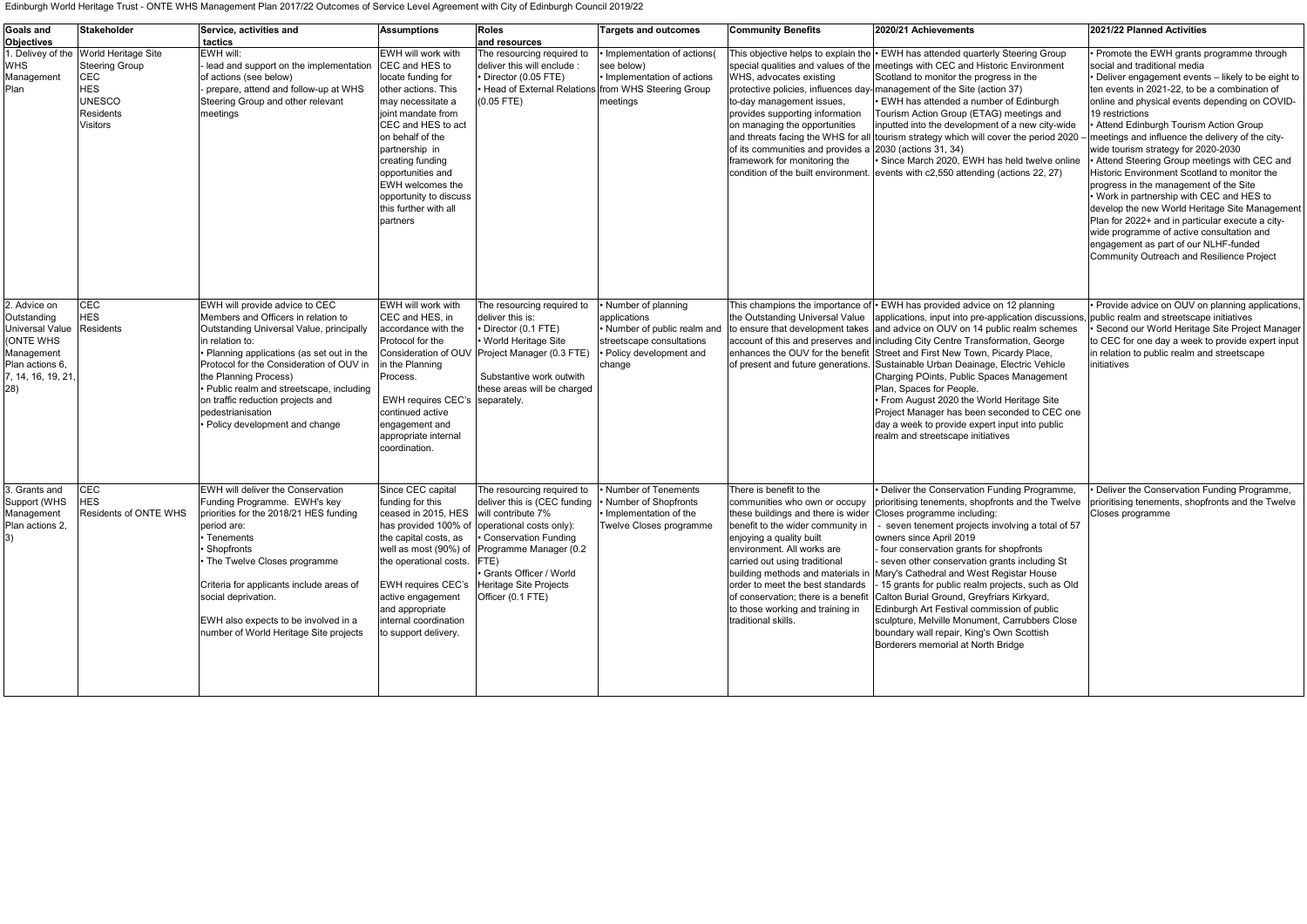| <b>Goals and</b>                                                   | Stakeholder                                              | Service, activities and                                                                                                                                                                                                                                            | <b>Assumptions</b>                                                                                                              | <b>Roles</b>                                                                                                                                                                                                                                                    | <b>Targets and outcomes</b>                                                                                                                      | <b>Community Benefits</b>                                                                                                                                                                                                                                                                                   | 2020/21 Achievements                                                                                                                                                                                                                                                                                                                                                                                                                                                                                                                                                                                                                                                                                                                                                                                                                                                                                                                                                                                           | 2021/22 Planned Activities                                                                                                                                                                                                                                                                                                                                                                                                                                                                                                |
|--------------------------------------------------------------------|----------------------------------------------------------|--------------------------------------------------------------------------------------------------------------------------------------------------------------------------------------------------------------------------------------------------------------------|---------------------------------------------------------------------------------------------------------------------------------|-----------------------------------------------------------------------------------------------------------------------------------------------------------------------------------------------------------------------------------------------------------------|--------------------------------------------------------------------------------------------------------------------------------------------------|-------------------------------------------------------------------------------------------------------------------------------------------------------------------------------------------------------------------------------------------------------------------------------------------------------------|----------------------------------------------------------------------------------------------------------------------------------------------------------------------------------------------------------------------------------------------------------------------------------------------------------------------------------------------------------------------------------------------------------------------------------------------------------------------------------------------------------------------------------------------------------------------------------------------------------------------------------------------------------------------------------------------------------------------------------------------------------------------------------------------------------------------------------------------------------------------------------------------------------------------------------------------------------------------------------------------------------------|---------------------------------------------------------------------------------------------------------------------------------------------------------------------------------------------------------------------------------------------------------------------------------------------------------------------------------------------------------------------------------------------------------------------------------------------------------------------------------------------------------------------------|
| Objectives                                                         |                                                          | tactics                                                                                                                                                                                                                                                            |                                                                                                                                 | and resources                                                                                                                                                                                                                                                   |                                                                                                                                                  |                                                                                                                                                                                                                                                                                                             |                                                                                                                                                                                                                                                                                                                                                                                                                                                                                                                                                                                                                                                                                                                                                                                                                                                                                                                                                                                                                |                                                                                                                                                                                                                                                                                                                                                                                                                                                                                                                           |
| 4. Maintenance<br>(WHS<br>Management<br>Plan action 1)             | <b>CEC</b><br><b>Residents of ONTE WHS</b>               | As part of the Conservation Funding<br>Programme, EWH will:<br>Provide support to owners and<br>communities on maintenance issues •<br>Provide educational events and materials   Community groups<br><b>Deliver training events</b>                               | EWH will continue to<br>work with partners<br>including:<br><b>Edinburgh ADAPTS</b>                                             | The resourcing required to<br>deliver this is (CEC funding<br>will contribute 7%<br>operational costs only):<br><b>Conservation Funding</b><br>Programme Manager (0.2<br>FTE)<br>· Grants Officer / World<br><b>Heritage Site Projects</b><br>Officer (0.1 FTE) |                                                                                                                                                  | There is benefit to the local<br>residents of the WHS who<br>engage with the expert advice<br>and guidance produced to<br>support building maintenance.                                                                                                                                                     | • Additional print run of 1,000 of EWH Guide to<br>Building Maintenance in a Changing Climate<br>(published August 2019 in partnership with<br><b>Historic Environment Scotland and Edinburgh</b><br>Adapts)<br>o Three major news outlets covered the GBMCC<br>launch (BBC, The Herald, Edinburgh Reporter)<br>o 757 page views of GBMCC on EWH website<br>between launching in August 2019 and March<br>2020 – average time spent on the page is 4<br>minutes and 44 seconds<br>o Three different websites host GBMCC (EWH,<br><b>HES and Adaption Scotland)</b><br>181 queries from 156 individuals to EWH's<br>maintenance advice service logged from July<br>2019 – March 2021<br>• 25,309 Twitter users reached during<br>Maintenance Week 2019 awareness-raising<br>campaign and 44,602 Facebook / Twitter /<br>Instagram reach during Maintenance Week 2020<br>• 260 downloads of the Edinburgh Spyster story<br>trail educational resource on maintenance during<br>Book Week Scotland, November 2020 | • Provide support to owners and communities on<br>maintenance issues, including educational /<br>training events and materials                                                                                                                                                                                                                                                                                                                                                                                            |
| 5. Traditional<br>Skills (WHS<br>Management<br>Plan action 22)     | <b>CEC</b><br><b>HES</b><br>Residents<br><b>Visitors</b> | <b>EWH will promote and create</b><br>opportunities to support traditional skills,<br>supporting employability and the skills<br>pipeline, as part of the Conservation<br><b>Funding Programme and through events</b><br>such as the Traditional Building Festival | <b>EWH will work with</b><br>partners including<br>HES, CEC, the<br><b>Traditional Building</b><br>Forum and<br>apprentices     | The resourcing required to<br>deliver this is covered by<br>item 3                                                                                                                                                                                              | Number of traditional skills<br>activities<br>Number of people engaged who engage with practical<br>Number of apprentices<br>working on projects | There is a benefit to the local<br>workshops and demonstrations of<br>traditional skills through the<br><b>Traditional Buildings Festival.</b><br>There is a benefit to the<br>community of traditional<br>tradespeople employed to<br>develop their own skills and those<br>of apprentices in their craft. | $\cdot$ 247 traditional tradespeople have been employed $\cdot$ Employ traditional tradespeople, including<br>residents and visitors to the WHS across Conservation Funding Programme funded  apprentices, across our Conservation Funding<br>tenement projects, this included stonemasons,<br>slaters, leadworkers, plasterers and painters<br>• 11 apprentices have worked on our grant-aided<br>projects<br>• Over 186 attended the Traditional Building<br>Festival in August 2019, a joint initiative with the<br>Traditional Building Forum and other partners                                                                                                                                                                                                                                                                                                                                                                                                                                           | Programme funded tenement projects<br>• Support the Traditional Building Festival in<br>August 2021                                                                                                                                                                                                                                                                                                                                                                                                                       |
| 6. Energy<br>efficiency (WHS  HES<br>Management<br>Plan action 11) | <b>CEC</b><br>Residents                                  | EWH will continue to with CEC to deliver<br>Scotland's Energy Efficiency Programme<br>(SEEP) at the Sir Basil Spence<br><b>Canongate Housing Development.</b>                                                                                                      | <b>EWH requires CEC's</b><br>continued active<br>engagement and<br>appropriate internal<br>coordination to<br>support delivery. | The resourcing required to<br>deliver this is covered by<br><b>SEEP funding</b>                                                                                                                                                                                 | Delivery of successful<br>project<br>Engagement with owners<br>and community                                                                     | The benefit here is to the<br>Immediate community that<br>owns/occupies these buildings.<br>The wider benefit will be felt<br>across the city where lessons<br>learned from these projects can<br>be taken forward and adapted for<br>other buildings.                                                      | • The Sir Basil Spence Canongate Housing<br>Development is expected to be completed in early<br>2021. Since the start of the project in December<br>2017, EWH has:<br>o Engaged with 51 owners and tenants, holding 22 of climate change on the historic built environment<br>meetings and 2 training events<br>Met with 18 other organisations and partners<br>including CEC<br>o Disseminated information at 28 separate events<br>o Entered into contract with 56 individual<br>companies including specialists in energy<br>efficiency, concrete repairs and surveyors<br>o 83 energy saving measures installed, saving<br>11,489kgCe (carbon emissions)                                                                                                                                                                                                                                                                                                                                                   | • Complete the delivery of the Sir Basil Spence<br>Canongate Housing Development project (funded<br>separately via Scottish Government)<br>• Develop methodology to understand the impact<br>in order to inform mitigation and adaptation across<br>the sector through the delivery of Climate Change<br>Risk Assessment project and the Climate<br>Vulnerability Index (led in partnership with EWH,<br>HES, CEC and involving academic partners from<br>University of Edinburgh and James Cook<br>University, Brisbane) |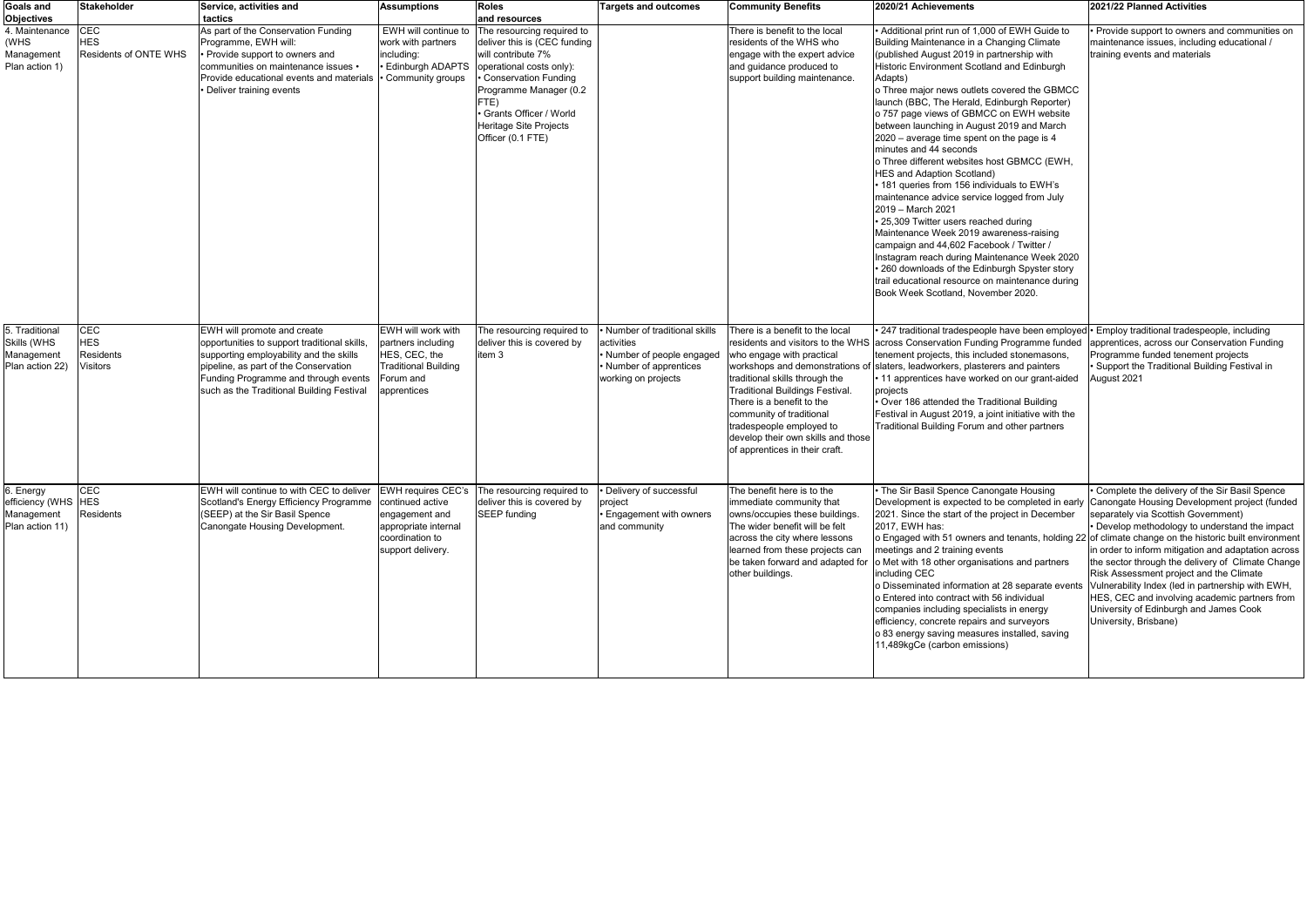| <b>Goals and Objectives</b>                                                                                                                                                                    | Stakeholder                                                                                                                                                                                                                    | <b>Service, activities and tactics</b>                                                                                                                                                                                                                                                            | <b>Assumptions</b>                                                                                                                        |                                             | Roles and resources Targets and outcomes                                                                                                                                                                                                                                                                   | <b>Community Benefits</b>                                                                                                                                                                                                                                                                         | 2020/21 Achievements                                                                                                                                                                                                                                                                                                                                                                                                                                                                                                                                                                                                                                                                                                                                                                                                                                                          | 2021/22 Planned Activities                                                                                                                                                                                                                                                                                                                                                                                                                                        |
|------------------------------------------------------------------------------------------------------------------------------------------------------------------------------------------------|--------------------------------------------------------------------------------------------------------------------------------------------------------------------------------------------------------------------------------|---------------------------------------------------------------------------------------------------------------------------------------------------------------------------------------------------------------------------------------------------------------------------------------------------|-------------------------------------------------------------------------------------------------------------------------------------------|---------------------------------------------|------------------------------------------------------------------------------------------------------------------------------------------------------------------------------------------------------------------------------------------------------------------------------------------------------------|---------------------------------------------------------------------------------------------------------------------------------------------------------------------------------------------------------------------------------------------------------------------------------------------------|-------------------------------------------------------------------------------------------------------------------------------------------------------------------------------------------------------------------------------------------------------------------------------------------------------------------------------------------------------------------------------------------------------------------------------------------------------------------------------------------------------------------------------------------------------------------------------------------------------------------------------------------------------------------------------------------------------------------------------------------------------------------------------------------------------------------------------------------------------------------------------|-------------------------------------------------------------------------------------------------------------------------------------------------------------------------------------------------------------------------------------------------------------------------------------------------------------------------------------------------------------------------------------------------------------------------------------------------------------------|
| Develop policies, strategies and<br>projects for park, greenspace,<br>biodiversity and landscape<br>improvements in the city and the<br>wider region. Landowners.                              | In partnership with CEC and other<br>stakeholders, including Scottish<br>Wildlife Trust, Nature Scot, University deliver its policies and<br>of Edinburgh, NHS Lothian, Scottish<br>Forestry, Scottish Enterprise and<br>other | Contribute to and partner in wider<br>initiatives which help Edinburgh<br>commitments, including Edinburgh<br><b>Biodiveristy Action Plan, Edinburgh</b><br>Living Landscape, Central Scotland<br><b>Green Network, Pentland Hills</b><br><b>Regional Park and Sustainable</b><br>Edinburgh 2020. | There is buy in from Chief Executive,<br>stakeholder<br>organisations.                                                                    | Project Manager                             | Strategic development of green<br>infrastructure. Source matching<br>funding for greenspace<br>improvements. Development of<br>biodiversity and landscape<br>improvement projects. Development<br>and delivery of Tree Time as part of landscape designs and<br>the Million Tree Cities Initiative.        | Bringing added value to Local<br>funding. Sponsorship and<br>Tree Time. Using local SME<br>consultants to develop<br>management plans.                                                                                                                                                            | Engaged in delivering the Thriving Greenspaces<br>Authority projects through match Initiaitive. Helped deliver on the EBAP & ELL actions<br>Iwhich include creation of a Local Nature Reserve at<br>funding for tree planting through   Little France. Delivered engagement activities the for the RIE and REH including the first Greenflag award.<br><b>Greenspace Health &amp; Strategic Framework with NHS</b><br>estate at RIE and REH. Engaged with the PHRP<br>including the production of a visitor management plan.<br>Development of strategic projects with NatureScot<br>including Greening the Pentland to Portobello Strategic<br>route and cross boundary green connections to<br>Shawfair. Worked with CEC and The Woodland Trust on<br>the Million Tree City Initiative through Tree Time.                                                                   | Help deliver the Thriving Greenspaces Initiative, the<br><b>EBAP &amp; ELL actions. Deliver on the Greenspace</b><br>Health and Strategic Framework with NHS estate at<br>Engage with the PHRP for the development of a<br>funding bid for path improvements and woodland<br>creation. Feasibility study for the River Almond.<br>Development of strategic projects with NatureScot.<br>Help to deliver on the Million Tree City Initiative<br>through Tree Time. |
| Create more biodiverse and<br>healthy quality environments to<br>mitigate against climate change<br>through green infrastructure.                                                              | In partnership with CEC and other<br>local stakeholders.                                                                                                                                                                       | Deliver a programme of<br>greenspace improvements across<br>Edinburgh to aid the Locality<br>Improvement Plans.                                                                                                                                                                                   | <b>Better quality</b><br>greenspaces<br>encourage more<br>people to use them.                                                             | <b>Project Manager</b>                      | Deliver improvements to<br>greenspace amenties. Develop and<br>produce management plans and<br>landscape designs. Delivery of<br>biodiversity and landscape<br>improvement projects. Develop and<br>deliver WIAT projects.                                                                                 | Using local SME contractors to<br>deliver greenspace projects.<br>Using local suppliers for the<br>seeds, plants and trees.                                                                                                                                                                       | Creation of 6.8 hectares of wildflower meadow, 400m of   Greenspace improvements at Little France Park<br>hedge planting and 502 new trees at Little France Park.  including an arboretum. Plant 70 street trees as part<br>20m of hedging at Clermiston park. Planted 1,760 trees   of Tree Time. Create two new play facilities in<br>at Huntershall Park and 3500 trees at Swanston.<br>Planted 71 street and park trees as part of Tree Time.<br>Delivered two new play parks in West Pilton Park and<br>Oxgangs. Extended the community orchard in Campbell<br>Park with 15 fruit trees. Planted five new trees at<br>Cramond and 15 new trees at Castle View Primary<br>School. Created a design of an Arboretum of 84 trees at<br>Leith Links, with 5 trees having been planted in March<br>2021 and improved the pinetum at Cammo Estate Park<br>with four new trees. | Figgate and Loganlea Parks.                                                                                                                                                                                                                                                                                                                                                                                                                                       |
| Increase access to greenspaces<br>through off road active travel<br>routes that bring benefits in terms<br>of reduced carbon emissions and<br>greater rates of physical activity.              | CEC Active Travel Team, cycling<br>groups, Local communities                                                                                                                                                                   | Develop and deliver new and<br>improved active travel off road<br>routes.                                                                                                                                                                                                                         | f there are more<br>routes then more<br>people will use<br>them.                                                                          | <b>Project Manager</b>                      | Increase the use of off road active<br>travel routes through the creation<br>and upgrading of active travel<br>Ipaths. Overcome some of the<br>obstacles that people face which<br>prevent them from choosing active<br>ways of travelling within the city<br>through improved navigation.<br>information. | Using local SME consultants to<br>develop designs for new active<br>travel routes. Using local SME<br>to design and print new maps.<br>Using local SME providers to<br>deliver the bike club sessions.                                                                                            | Production of design work at the BioQuarter/Little<br>France Park. Production of designs for a strategic active  Huntershall Park and NCN water of Leith.<br>ravel route at Huntershall Park. Upgrading of 80m of<br>active travel paths at Clermiston Park . Four new signs<br>in stalled at Little France Park to encourage greater use.                                                                                                                                                                                                                                                                                                                                                                                                                                                                                                                                    | Create and upgrade active travel paths at                                                                                                                                                                                                                                                                                                                                                                                                                         |
| Champion the role that<br>greenspaces and the natural<br>environment play in delivering<br>positive social, economic and<br>environmental benefits through<br>placemaking activities.          | Local Community organisations,<br>housing providers, and residents<br>groups.                                                                                                                                                  | Deliver local initiatives including<br>landscaping and gardening<br>projects. Contribute to Local<br>Development Plans.                                                                                                                                                                           | There is access to<br>vacant and derelict<br>land to make<br>improvements.                                                                | <b>Project Team</b>                         | Greater investment in<br>neighbourhoods through community educational and outreach<br>engagement. Prioritising places and events in local parks and<br>neighbourhoods which offer<br>significant benefits in terms of<br>improving people's visual<br>surroundings.                                        | Deliver nature-based<br>greenspaces. Using local<br>specialist sessional workers to<br>deliver outdoor activities.                                                                                                                                                                                | Delivered 101 community development activities in<br>Oxgangs, Dumbiedykes, South Edinburgh, West Pilton<br>& Craigmillar involving over 1000 people. Produced<br>landscape improvement plans for Conference Square<br>West Pilton Park and Coalie Park. Development of 2<br>community gardens                                                                                                                                                                                                                                                                                                                                                                                                                                                                                                                                                                                 | Deliver 100 community development activities in<br>Oxgangs, Dumbiedykes, South Edinburgh, West<br>Pilton and Craigmillar for over 1,000 people                                                                                                                                                                                                                                                                                                                    |
| Promote community safety and<br>increase community cohesion<br>through better maintained local<br>greenspaces and woodlands.                                                                   | Local communities, schools and<br>community groups.                                                                                                                                                                            | Run community events and<br>activities with a focus on SIMD<br>areas which include litter picks and<br>outdoor learning.                                                                                                                                                                          | <b>Engaged local</b><br>families and young<br>people.                                                                                     | <b>Community Project</b><br>Officers        | Reduction in anti-social incidents in<br>local greenspaces. Deliver outdoor<br>learning activities to encourage<br>lareater awareness and<br>understanding of the value that the<br>natural environment brings for the<br>development of young people.                                                     | Outdoor learning sessions with<br>schools across the city with a<br>focus in areas of deprivation<br>that help deliver the curriculum.<br>Upskilling programme for<br>excluded young people in areas  <br>of deprivation to help gain skills<br>and to go onto further training or<br>employment. | Delivered 105 community and online events for 911<br>local people in Craigmillar Castle Park, West Pilton Park, local people in Craigmillar Castle Park, West Pilton<br>Westburn Woods, Redford Woods. Ran a 12 week<br>upskilling programme for 12 young people who achieved [programmes for 24 young people.<br>the Saltire Award and delivered WIAT capital<br>Improvements in Craigmillar Castle Park.                                                                                                                                                                                                                                                                                                                                                                                                                                                                    | Deliver over 80 community events for over 2100<br>Park, Westburn Woods. Run two 12 week upskilling                                                                                                                                                                                                                                                                                                                                                                |
| Foster healthy lifestyles where<br>more people value their<br>greenspaces through greater<br>appreciation of nature and being<br>outdoors.                                                     | Local communities including<br>community councils.                                                                                                                                                                             | Run engagement projects and<br>events including nature walks,<br>physical activity programmes and<br>woodland activities.                                                                                                                                                                         | Increasing the value Community Project<br>attached to<br>greenspaces<br>results in them<br>being better<br>respected and<br>looked after. | <b>Officers</b>                             | More people using greenspaces<br>which improve their health and<br>wellbeing. Deliver opportunities for<br>visiting and experiencing the natural events.<br>environment.                                                                                                                                   | Delivering community<br>engagement activities using<br>local community venues for                                                                                                                                                                                                                 | Ran 210 physical activity sessions including nature<br>walks in South Edinburgh with 1,517 attendees to help<br>them be more active through increased use of their local<br>greenspaces. Delivered 4 woodland activities to help<br>improve the mental health of 14 participants.                                                                                                                                                                                                                                                                                                                                                                                                                                                                                                                                                                                             | Run over 400 community engagement and physical<br>activity sessions including fitness sessions and<br>nature walks for over 1,800 participants to help<br>them stay engaged and active. Deliver 168<br>woodland and conservation activities to help<br>improve the mental health of over 240 participants<br>through the Thrive Programme.                                                                                                                        |
| Encourage greater community<br>ownership of local open spaces<br>through community engagement.<br>Improving and developing local<br>greenspaces, parks, woodlands<br>and other outside spaces. | Local communities and volunteers                                                                                                                                                                                               | Provide a wide range of<br>opportunities to encourage ongoing  buy in.<br>maintenance and improvement<br>through environmental<br>enhancements and volunteering.                                                                                                                                  | There is community                                                                                                                        | <b>Community Project</b><br><b>Officers</b> | Supporting and empowering local<br>communities to connect with nature<br>by becoming actively involved in<br>local greenspace projects.<br>Improving access and enhancing<br>green corridors through<br>conservation activities.                                                                           | <b>Facilitating volunteering</b><br>activities for small community<br>groups. Supply voluntary staff<br>support for the development of<br>funding applications for<br>community groups.                                                                                                           | Supporting 2 Friends of parks groups to help improve<br>local greenspaces through 7 conservation and<br>environmental enhancement sessions with 12<br>volunteers. Planted over 5000 bulbs to help improve the  volunteers. Plant over 6,800 bulbs to help improve<br> local environment. Production of management plans for Ithe local environment.<br>Little France Park in consultation with the local<br>community                                                                                                                                                                                                                                                                                                                                                                                                                                                         | Support 10 Friends of parks groups to help improve<br>local greenspaces through conservation and<br>environmental enhancement sessions with over 770                                                                                                                                                                                                                                                                                                              |

Edinburgh and Lothians Greenspace Trust - Management Plan 2019/24 Outcomes of Service Level Agreement with City of Edinburgh Council 2019/22